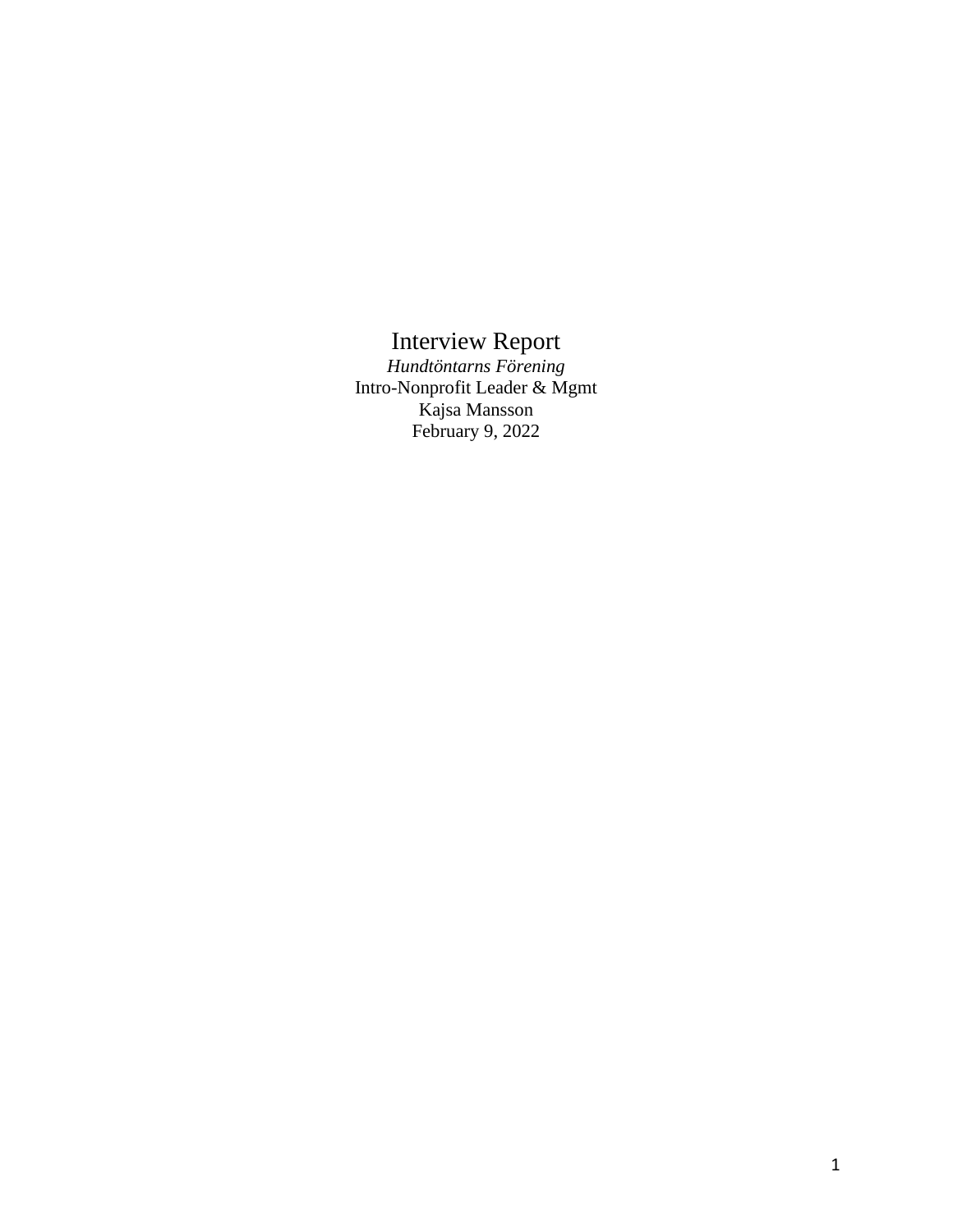I got the chance to interview Barbro Streling, cashier and board member of *Hundtöntarnas Förening* or "*Hundtöntarna*" as they call it. Barbro has a lot of experience and is very engaged in everything that the organization does so she was able to answer all of my questions and more. Hundtöntarna is a Swedish non-profit organization thereof the Swedish name of the organization, if I were to translate the name to English, it would be something like "The Organization of the Dog Jerks", in this report I will stick to call them "Hundtöntarna". I choose to arrange an interview with Hundtöntarna since it's a small local non-profit organization in the city where I'm from. We have talked a lot about bigger non-profits in class and I thought it would be interesting to find out more about a smaller one.

Hundtöntarna started around 8 years ago when dog owners in Kungsbacka city started to regularly plan through Facebook to meet up and take a walk with their dogs together. A year later the Idea had developed into a nonprofit organization. They realized that more people were interested in socializing with other dog owners and also let their dog socialize with other dogs.

The ground concept is still the same today. They have expanded their media from just Facebook to now even Instagram, and their own webpage. This is for people to be able to connect and find out more about the organization. Every Saturday a collective dog walk is arranged by the board and members that are mainly from the city can meet up and join. One gets to try the first two times for free and after that, you have to be a member to be allowed to participate. Anyone can be a member, it doesn't matter who you are or where you're from, you don't even need to have a dog to be a member of the organization. Barbro herself decided to join the organization 3 years ago because of the reason that she got a dog and felt that her dog had the need to meet with other dogs to learn how to act. Barbro also saw this as an opportunity for her to connect with other dog owners. There are also members that join the walks because their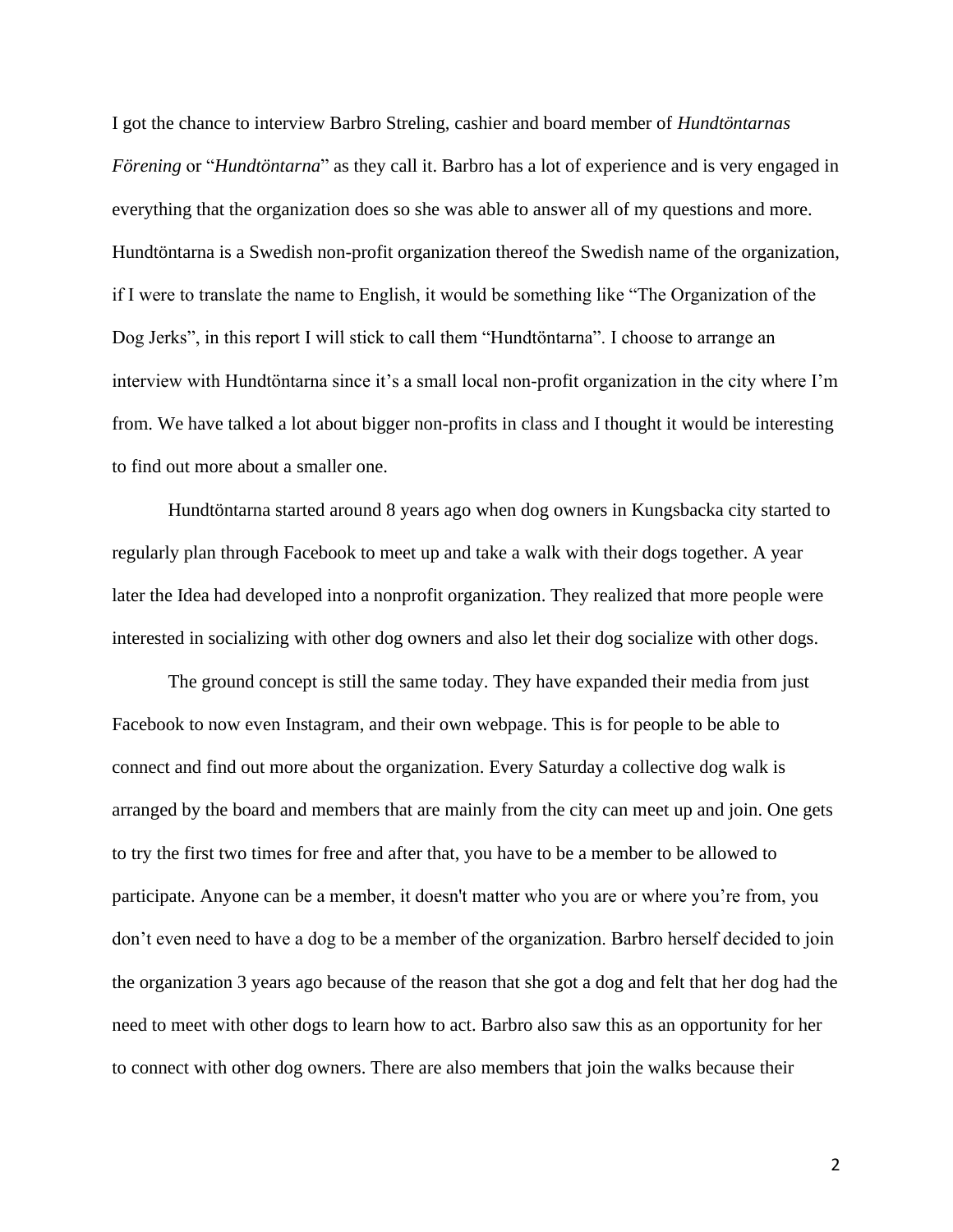either afraid of dogs and want to overcome their fear or the opposite, they love dogs and want to see and connect with them. There have been those who have been curious about dogs and thought about getting their own, that have joined the organization just to learn from dog owners. The reasons are many and there are no rules about who gets to join the walks except from one, "You can't hate dogs"- Barbro. The same thing applies to the dogs, any dog that's 6 months or older can join with their owner, no matter size or breed.

The organization is overall a fun place for dogs and people to connect. But they have a few goals that they are trying to accomplish. The schedule they are working with is an arranged dog walk in Kungsbacka every Saturday, the last Saturday of the month is a so-called Nature Walk. Here is when they meet up at a new place somewhere not too close to the city and enjoy a walk in nature together. They arrange different types of events every now and then. These are typically events where they have someone professional come and speak, answer questions, and interact with those who have a common interest in dogs. Something that they're working toward and hope to see more of in the future is to place more enclosed dog areas in Kungsbacka City.

The goal is to have a board of 10 people, as of right now they are looking for two new volunteer workers to take over the positions of two that are leaving. Barbro implies how hard it is to find volunteers that have the time to put that amount of effort into a non-paid job. Many say that they would be very interested in a board position if they had the time over to do it. Barbro herself knows exactly how finding time is a problem for people, it was when she retired from her job as an economics teacher that she had time over and could take the job as a cashier. Even though the organization love when people show their interest in joining the board, they still have to be a little conscious about who is in what role. Barbro was for instance a great fit into the role as a cashier with her previous experience and knowledge of economics and accounting. They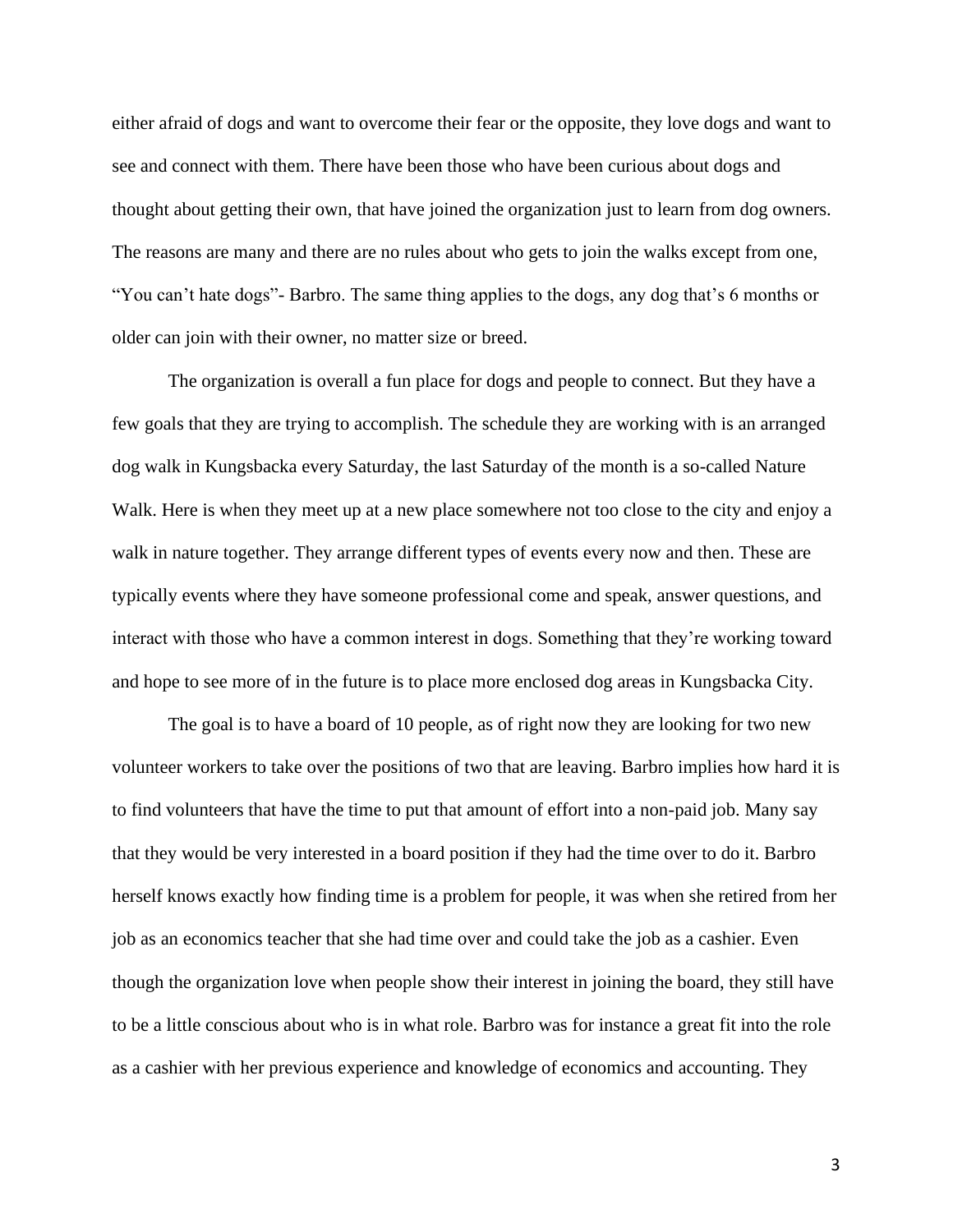once had a volunteer that wanted to join the board without any previous experience so she wasn't qualified for any position, but she was more than welcome to watch and learn without being given responsibility. Other volunteers that only want to work in one or a few sessions are also welcome. As long as they offer any kind of help, they can join. Examples of tasks that those who volunteer at Hundtöntarna can do are to arrange/help arrange walks, connect with members during the walks, teach dog owners things that can be helpful (if experienced). As mentioned, there are no specific rules of one can and can not do. As long as people are willing to help, the organization is going to be welcoming and grateful.

Board roles other than cashier are chairman, vice-chairman, secretary, member manager, sponsor manager, IT manager, and three commissioners. These are on the board for one year before they can decide to leave. The reason why they choose to put one in the role for one year is to not create a feeling that someone was being forced to stay in the organization if they choose to join the board. The chairman's job is to have an agenda for a monthly meeting. A criterion for decisions making is that at least 5 people from the board have to be involved before coming to a conclusion that is presented to the organization. Bigger questions are brought up at the annual meeting together with the members, where the members also get to vote and have a saying on the ideas.

A non-profit organization can't make a profit from what they are doing. My question to Barbro was how they fund the organization and where they get their money from. The members pay \$10 yearly to be a part of the organization. Kungsbacka county donates to every non-profit organization about \$500-\$600 every year to support what they're doing. Last year, due to COVID-19, the county decided to support the organization with \$1000 extra donations because of the decline in participation among the members in the organization. The problem for

4